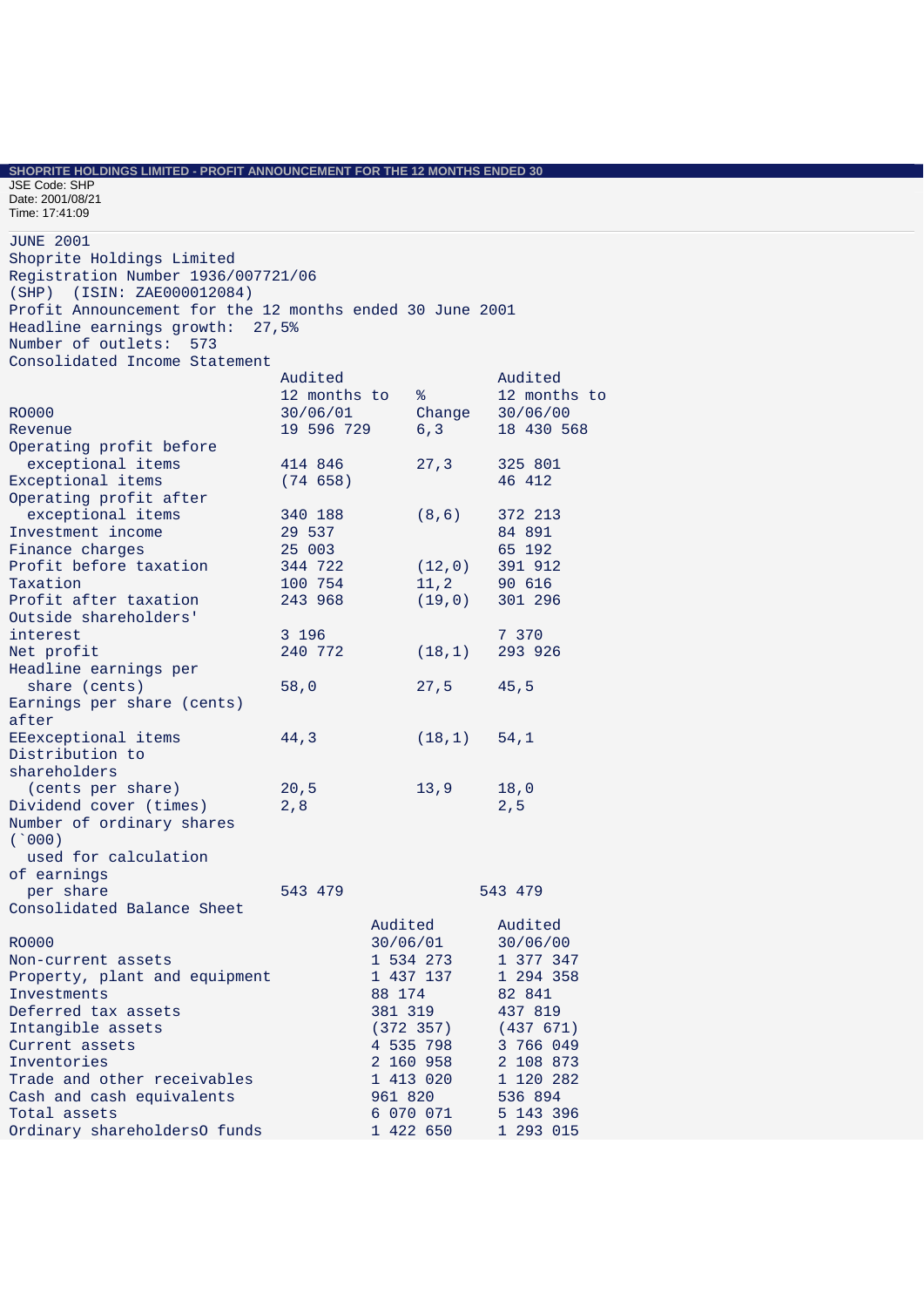| Outside shareholdersO interest                  | 41 630                    | 31 777                    |
|-------------------------------------------------|---------------------------|---------------------------|
| Non-current liabilities                         | 320 297                   | 387 512                   |
| Interest-bearing borrowings                     | 2 450                     | 18 858                    |
| Provisions                                      | 313 365                   | 364 947                   |
| Deferred tax liabilities                        | 4 482                     | 3 707                     |
| Current liabilities                             | 4 285 494                 | 3 431 092                 |
| Current portion of borrowings                   | 17 374                    | 47 651                    |
| Other current liabilities                       | 4 268 120                 | 3 383 441                 |
| Total equity and liabilities                    | 6 070 071                 | 5 143 396                 |
| Consolidated Cash Flow Statement                |                           |                           |
|                                                 | Audited                   | Audited                   |
|                                                 | 12 months to              | 12 months to              |
| <b>RO000</b>                                    | 30/06/01                  | 30/06/00                  |
| Cash generated by operations                    | 1 016 767                 | 689 402                   |
| Net investment income                           | 4 3 1 9                   | 15 904                    |
| Dividends received                              | 215                       | 3 795                     |
| Dividends paid                                  | (102 071)                 | (83 012)                  |
| Cash flow from operating activities             | 919 230                   | 626 089                   |
| Cash flows from investing activities            | (461 483)                 | (562 867)                 |
| Purchase of property, plant and                 |                           |                           |
| equipment                                       | (475 192)                 | (402 546)                 |
| Acquisition of subsidiaryEDEnet of              |                           |                           |
| EEcash acquired                                 | (19 994)                  |                           |
| Other investment activities                     | 33 703                    | (160 321)                 |
| Net cash flow                                   | 457 747                   | 63 222                    |
| Cash flows from financing activities            | (46522)                   | (57 092)                  |
| Proceeds on share issue                         | 277                       |                           |
| Payment of capital element of                   |                           |                           |
| EElong-term borrowings                          | (46 799)                  | (57 092)                  |
| Movement in cash and cash                       |                           |                           |
| equivalents                                     | 411 225                   | 6 130                     |
| Acquired through acquisition                    |                           |                           |
| of subsidiary                                   | 13 701                    |                           |
| Net movement in cash and cash                   |                           |                           |
| equivalents                                     | 424 926                   | 6 130                     |
| Segment Information                             |                           |                           |
|                                                 | Audited                   | Audited                   |
|                                                 |                           | 12 months to 12 months to |
| <b>RO000</b>                                    | 30/06/01                  | 30/06/00                  |
| REVENUEEDEby business segment                   |                           |                           |
| -ESupermarkets                                  | 19 000 529                | 17 976 750                |
| -EFurniture                                     | 596 200                   | 453 818                   |
| Total revenue                                   | 19 596 729                | 18 430 568                |
| OPERATING PROFITEDEby business segment          |                           |                           |
| -ESupermarkets                                  | 369 326                   | 288 318                   |
| -EFurniture                                     | 45 520                    | 37 483                    |
| Total operating profit                          | 414 846                   | 325 801                   |
| Consolidated Statement of Changes in Equity     |                           |                           |
|                                                 | Audited                   | Audited                   |
|                                                 | 12 months to 12 months to |                           |
| <b>RO000</b>                                    | 30/06/01                  | 30/06/00                  |
| Balance at 1 July                               | 1 293 015                 | 1 092 100                 |
| Issue of shares by the company                  | 277                       |                           |
| Movement in foreign currency                    |                           |                           |
| EEtranslation reserve                           |                           | 4 8 1 5                   |
| Net profit for the year                         | 240 772                   | 293 926                   |
| Dividends distributed to shareholders (111 414) |                           | (97826)                   |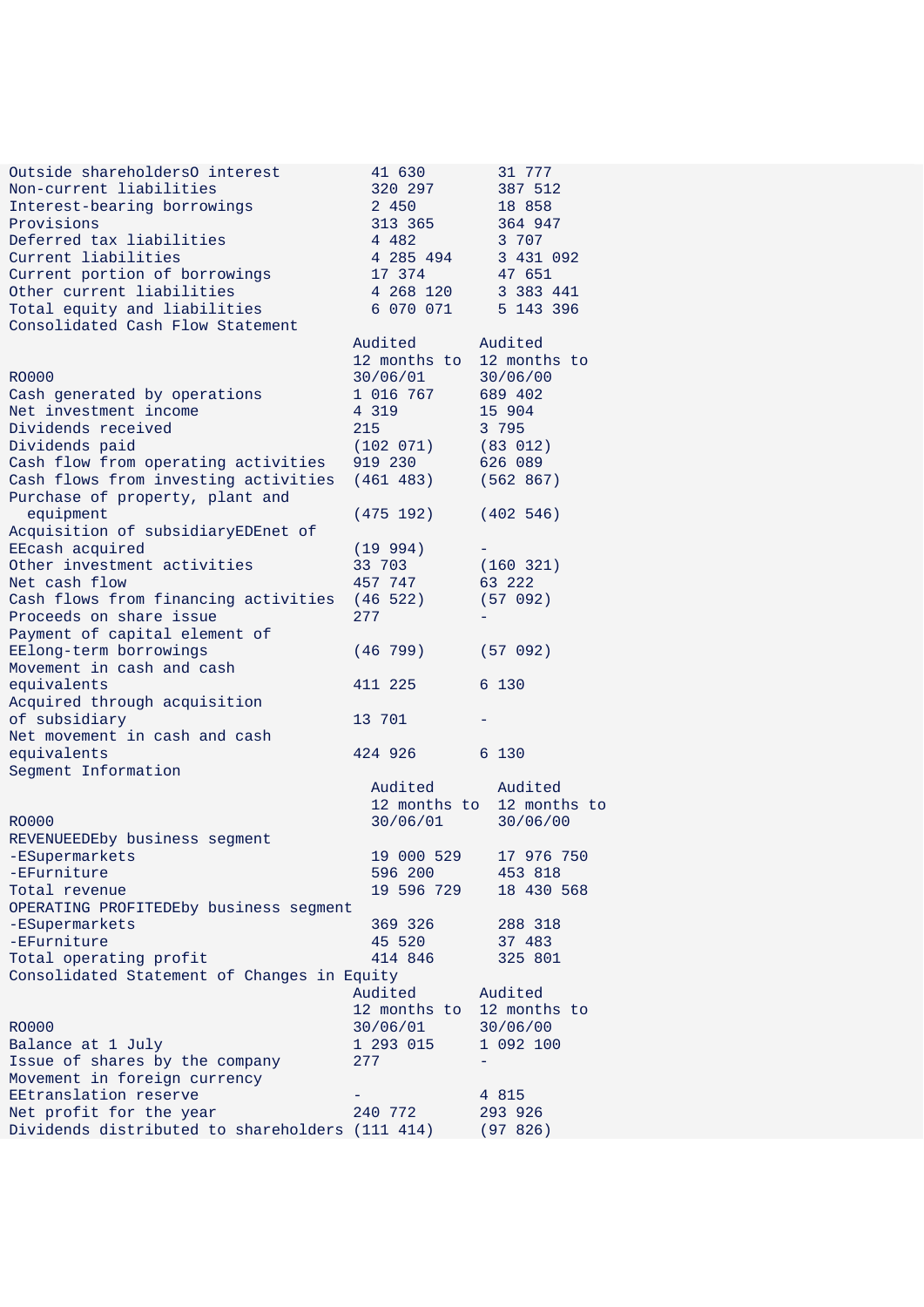| Balance at 30 June                   | 1 422 650 | 1 293 015                 |
|--------------------------------------|-----------|---------------------------|
| Supplementary Information            |           |                           |
|                                      | Audited   | Audited                   |
|                                      |           | 12 months to 12 months to |
| RO000                                | 30/06/01  | 30/06/00                  |
| 1. Depreciation for the year         | 278 197   | 229 691                   |
| 2. Dividends received (included in   |           |                           |
| EEinvestment income)                 | 215       | 3 795                     |
| 3. Capital expenditure for the year  | 475 192   | 402 546                   |
|                                      | 30/06/01  | 30/06/00                  |
| 4. Capital commitments               | 126 446   | 109 219                   |
| 5. Investments:                      |           |                           |
| unlisted DEat carrying value and     |           |                           |
| directors0 valuation                 | 88 174    | 79 570                    |
| listed DEat cost                     |           | 3 271                     |
| DEat market value                    |           | 6 998                     |
| 6. Contingent liabilities            | 520 859   | 502 645                   |
| 7. Net asset value per share (cents) | 262       | 238                       |
| Comments on the Results              |           |                           |

1. In the year under review Shoprite increased revenue by 6.3% to R19,597 billion despite the fact that expenditure by consumers in the lower income groups decreased. Under-performing stores were scaled down or closed in our endeavour to achieve acceptable returns.

2. Operating profit of R414,8 million was achieved, representing an increase of 27.3% as compared with the previous year. This increase was due to better utilisation of available space, efficient cost control, and a further reduction in stock shrinkage.

3. Exceptional items comprise mainly the following:

 \* The amortisation of negative goodwill in terms of the groupOs new accounting policy (see below), as already announced in the December 2000 results, which amounted to R65,3 million for the period under review; and

 \* A provision of R127,4 million for the possible irrecoverability of participation loans in the groupOs Share Incentive Scheme. In view of the current volatility of share prices and the poor rating of retail shares in particular, the suitability of this scheme as an incentive mechanism for staff is being reconsidered.

4. As from the end of the 2000 financial year the Share Incentive Scheme has been financed by outside institutions. Consequently the composition of the net financing income as compared with the previous year has changed. 5. Taxation includes an amount of R57,2 million (2000: R66,4 million), mainly representing the amortisation of the deferred tax asset. The tax actually payable is mainly secondary tax on companies (STC) and tax payable by partnership ventures in the group.

6. The dispute between the group and SAB regarding the purchase of OK Bazaars has not yet been settled.

Prospects

As a result of the composition of ShopriteOs client base the group is well positioned to benefit from an improvement in the economic climate. Dividend

The Board has declared a final dividend of 11 cents, bringing the total distribution for the year to 20,5 cents per share (2000: 18 cents).The final dividend will be payable on 21 September 2001 to shareholders registered in the companyOs register of share-holders at the close of business on 7 September 2001.

Accountability

The accounting policies used in preparing the annual financial statements is in accordance with that for the year ended 30 June 2000, except in the case